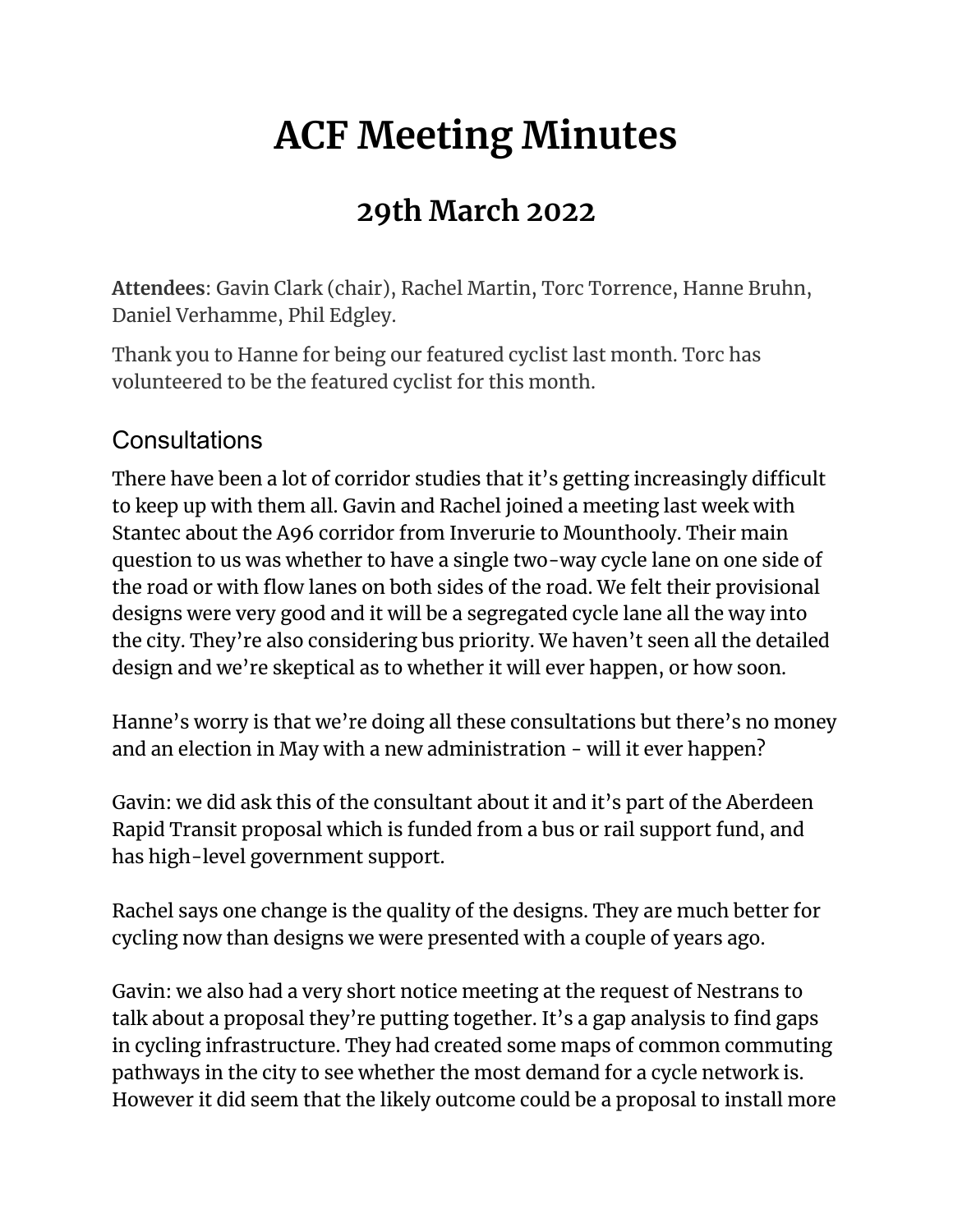cycle counters: we'd pointed out that installing more counters and then collecting data would itself take years - wasn't there a different way to proceed, such as in Edinburgh and Glasgow where they are simply setting out to install a comprehensive network which will cover the whole city. Counting existing cyclists doesn't necessarily tell us where future or potential cyclists (i.e. people who currently drive) may want to go. It was conceded this 'web' principle was another possible approach which had worked well in many other places and we asked that at the very least the report highlights the difference between these approaches.

Gavin responded to a ScotGov consultation about pavement parking. There's also the Scottish Government consultation on reducing traffic by 20%. And there's one for St Machar Drive.

Torc participated in the consultation for Stonehaven which is currently an 'apocalyptic desert' of no cycling infrastructure so he has proposed reducing traffic and putting in cycle infrastructure. They're proposing car access right around the harbour which is not good as it should be for people to walk and enjoy the space and eat or have a drink. The whole area needs to be transformed into a people friendly space.

#### Council elections

Elections coming up on the 6th May. We've devised a list of questions to put to party leaders asking their views about certain aspects of active travel with the intention that we'll publish these on our website.

Rachel read the questions out loud. Torc says the questions sound good and it's worth checking their (the political Parties) existing material to see what it says.

Daniel suggested we ask them what their proposals are for the entire length of Union Street?

Daniel says he'll be running in the election in Lower Deeside.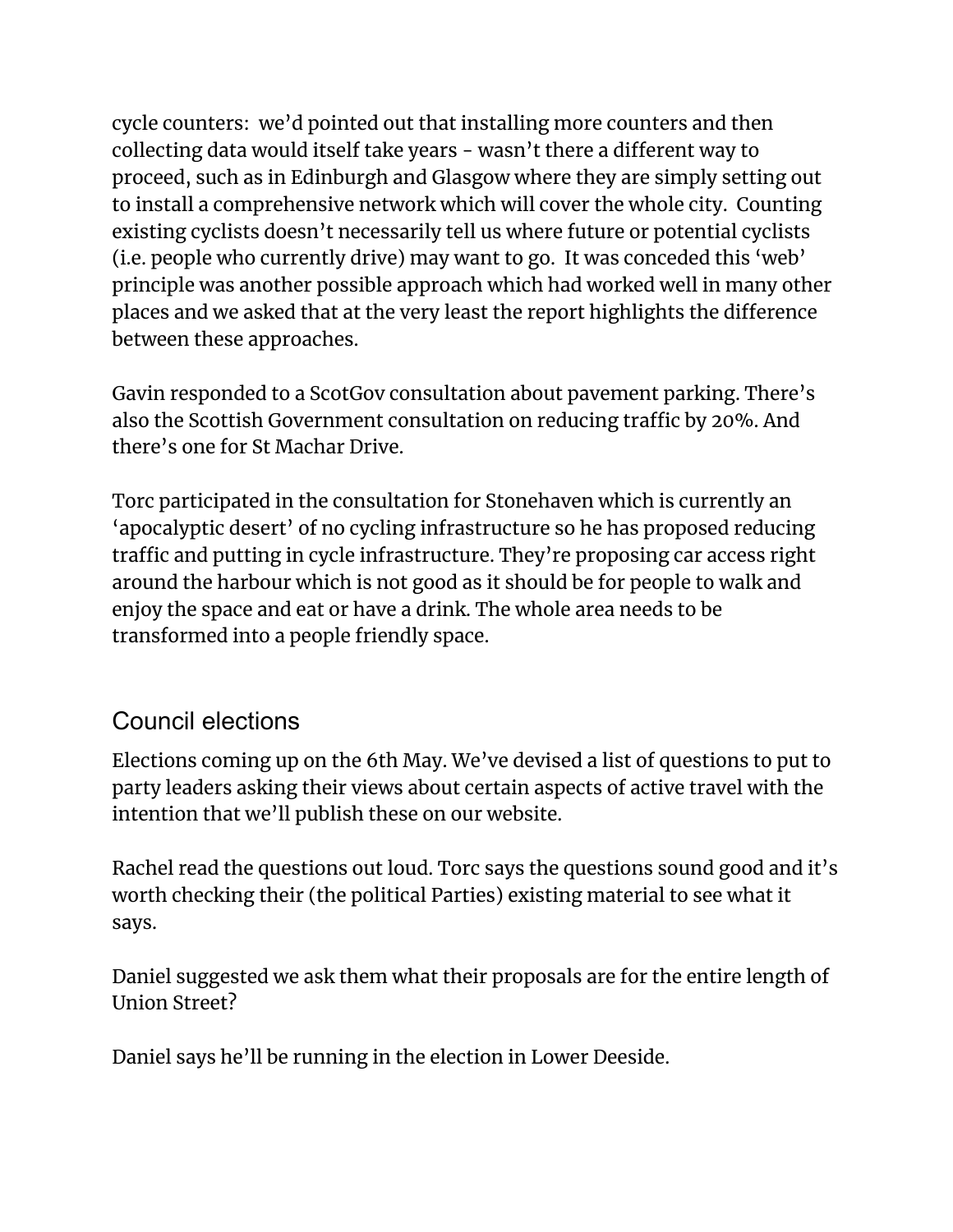#### Pedal on Parliament

It's mainly run from Edinburgh but we have participated a few years in Aberdeen now. In 2020 we were planning to pay for a road closure in the city centre but then covid happened and it was cancelled. This year is running on 23rd April. Do we want to do anything? A route we did previously started at Hazelhead Park and cycled to Union Street. Then we tried a route from the Beach starting from Bridge of Don end and arriving at Castlegate. We also did one where we cycled loops in the city centre. It's fairly short notice now as it's only a few weeks away. Should we do something completely different?

Putting on a route for people to ride was complicated because we had to do a risk assessment and have first-aiders etc. We could just have a rally with a few speeches that's easy to organise and suggest a departure point and departure time.

Gavin suggested we get in touch with PoP in Edinburgh to learn more about their plans and potentially do something, if resources allow.

#### Annual cycle count

This is a long-running snapshot survey where hardy people get out of bed and count cyclists going past at certain key points across the city, 07:00 to 09:00. We haven't done it in the last two years because of the pandemic. We need around 13 or 14 volunteers to get it done. Gavin says his work place is still quite different because of the pandemic. Rachel questions whether it's necessary given the Council has electronic counters all over the place now. The council's counters are all on off-road routes whereas we're counting on roads. We have previously done it in September so we could leave it for now and reconsider it for September. It was agreed that work patterns are still sufficiently impacted that carrying out another count currently, during commuting hours, won't tell us much in comparison with pre-2020 data.

Spokes (Edinburgh) count monthly and they count bikes, vans, and cars. They can show data now that car and van traffic has gone down while bikes have gone up. Torc says when he was doing the count at King Street, he counted the number of drivers that went over to the second stop line and intruded into the